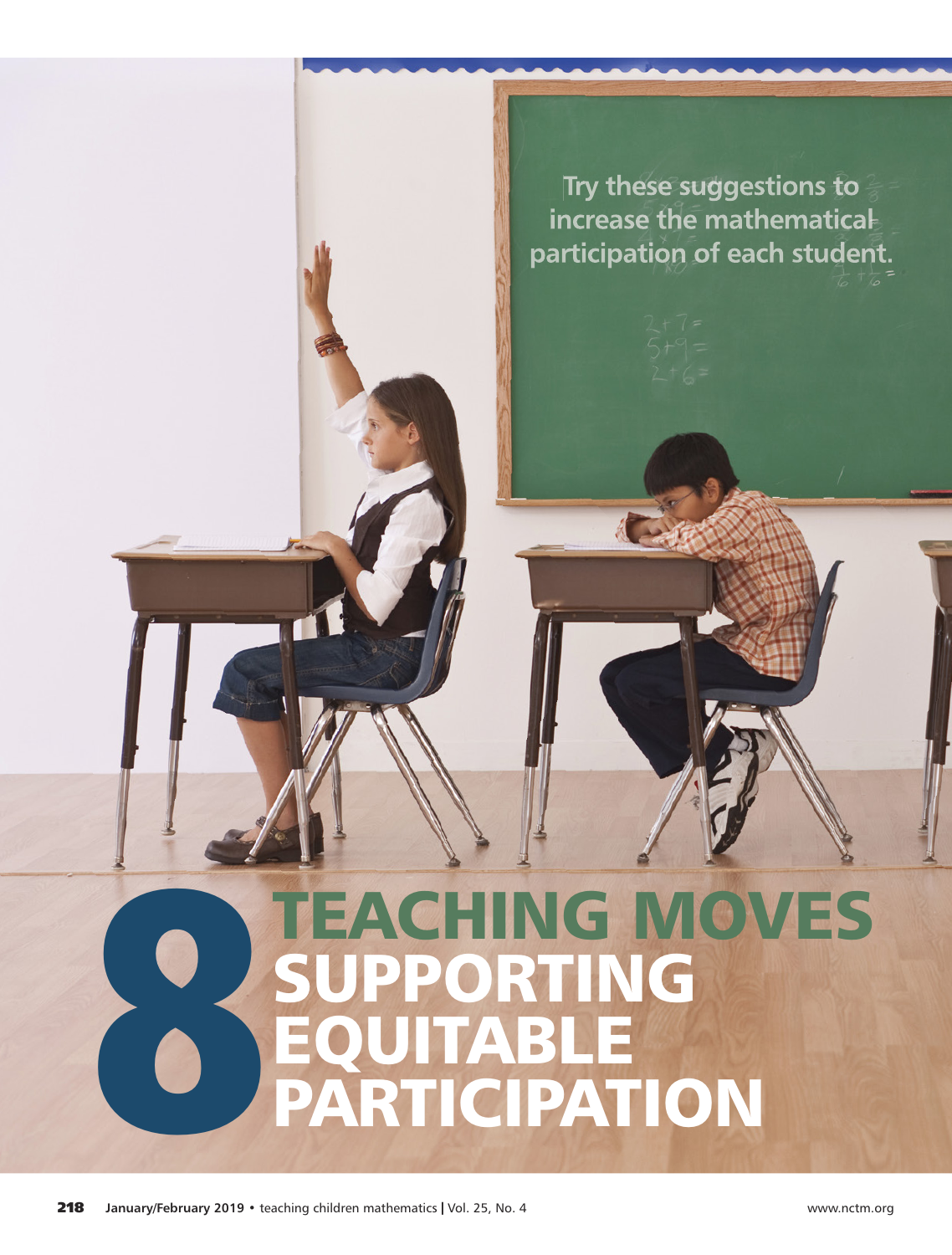

### Marcy B. Wood, James Sheldon, Mathew D. Felton-Koestler, Joy Oslund, Amy Noelle Parks, Sandra Crespo, and Helen Featherstone

e often hear state-<br>ments like these in<br>our classrooms: "I'm<br>not good at math." ments like these in our classrooms: "I'm not good at math." "I can't do this!"

"Ask Daniel what this means. I copied it from him."

The proclamations frequently come from students we struggle to teach, especially those who seem to passively occupy their seats or actively disrupt others' learning. Frustrated, teachers often turn to group work, hoping that working in small groups will give students who are underperforming more opportunities to participate. However, these students are often just as mathematically reluctant in small groups as in whole-class settings. One solution for getting all students engaged is to focus on barriers to participation. In particular, we need to address perceptions of intelligence that mean some students are seen as more entitled to participate than others.

#### **Barriers to participation**

Students often choose to participate, and are allowed to participate, in mathematics to the degree that they are seen (and see themselves) as smart. Students' perceived mathematical skill is intertwined with their social, peer, and academic standing—their status. "Higher status" students are seen as smarter (by their peers, by their teachers, and even by themselves) and participate more often, whereas "lower status" students often get sidelined.

Student status is often based on characteristics that seem to have little to do with mathematics. For example, students may judge one another's intelligence on the basis of physical attractiveness, popularity, reading ability, social skills, race, gender expression, or first language.

Also, status is dynamic. A student's status increases when she makes a mathematical contribution that is recognized by a classmate or teacher. As status increases, a student is likely to gain confidence and to make further contributions. In contrast, as students with lower status defer to the ideas of their higherstatus peers, their status diminishes. As a result, high-status students spiral up in status and participate more as low-status students spiral down and participate less. Status can also depend on the situation: Some students who may be seen as more competent on the playground, in literacy tasks, or in art may have lower status in math class.

#### **Taking status into account**

To address differences in participation and status, we use strategies from Complex Instruction (CI), a set of principles and practices developed by Cohen and Lotan (2014) after observing unproductive student interactions in elementary school classrooms. CI was later refined by the teachers at "Railside" High School (Nasir et al. 2014) who successfully used CI strategies to support students in learning challenging mathematics in detracked classrooms.

CI starts with the premise that *all* students can solve complex mathematical problems and that each student brings important mathematical strengths to the table. Teachers can leverage students' diverse skills by placing them in groups and presenting them with complex and challenging tasks. These tasks must be multidimensional, meaning they have different entry points; must have multiple paths to a solution that uses a diverse set of abilities; and must be challenging enough that a single student is unlikely to solve them.

www.nctm.org Vol. 25, No. 4 **|** teaching children mathematics • **January/February 2019** 219

Copyright © 2019 The National Council of Teachers of Mathematics, Inc. www.nctm.org. All rights reserved. This material may not be copied or distributed electronically or in any other format without written permission from NCTM.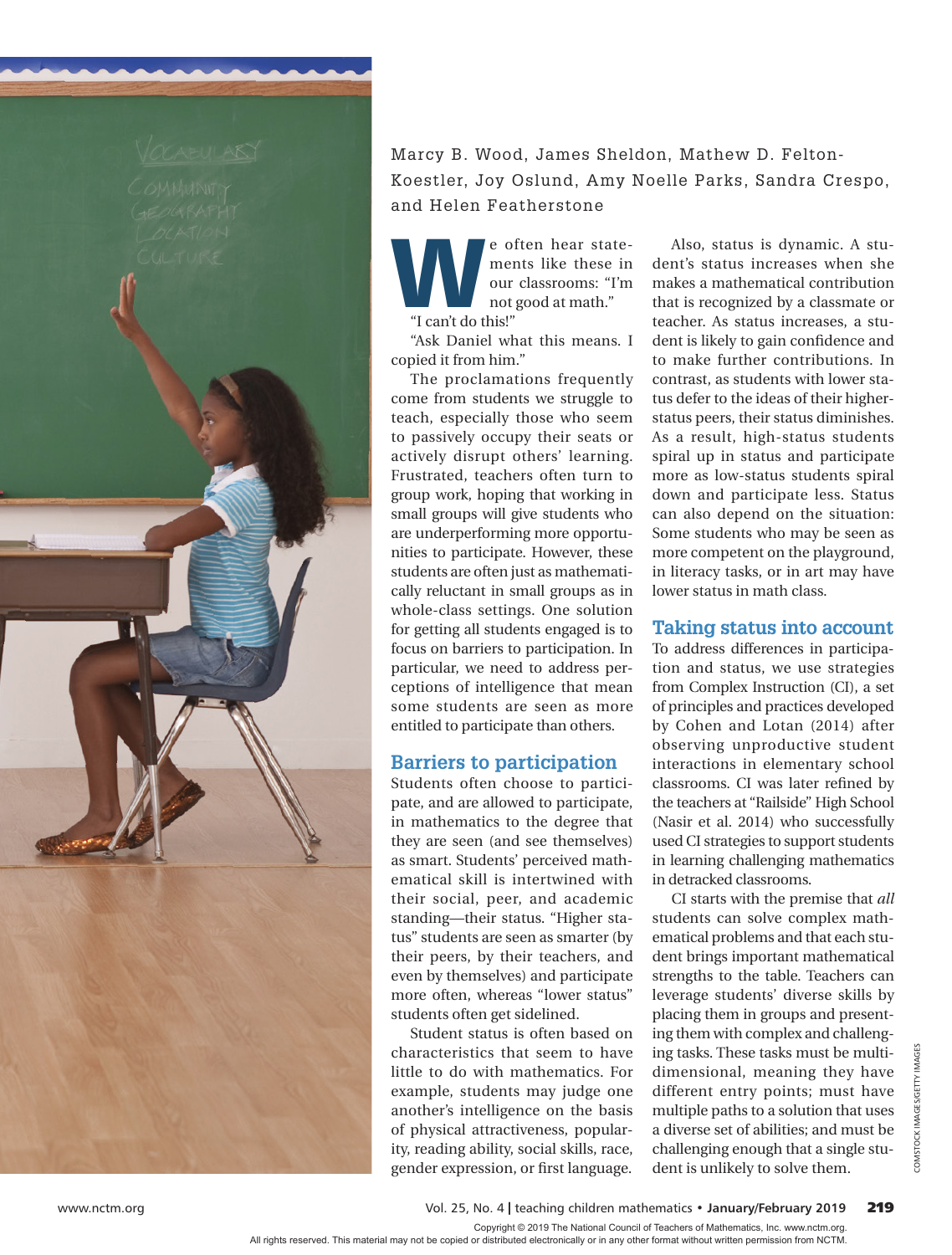#### **Eight teaching moves to address unequal participation**

Even after teachers have redesigned tasks and placed students in groups, "higher status" students may still tend to take over or exclude others from participating. Teaching moves can work to equalize status in the classroom and help students see everyone's contribution as essential. We illustrate these teaching moves with examples from the Tables task (see **fig. 1**), adapted from Koestler and her colleagues (2013).

#### **Move 1: Focus on participation instead of student ability.**

As teachers work to describe the diverse abilities in their classrooms, they may refer to students as *struggling* or *successful*, *fast* or *slow*, *high-achieving* or *low-achieving*. Such labels often lead us to modify tasks so they are sufficiently challenging for some students while not overwhelming others. However, these labels and our task modifications distract us and our students (who are well aware of who is seen as "fast" and "slow") from the real barriers to learning: challenges with unequal status and participation.

If, instead, we focus on how students' past experiences have taught some students to *overparticipate* and others to *underparticipate*, we gain a new lens for understanding student activity. Some students have been rewarded for engaging in overparticipation behaviors, such as shouting out answers, telling other students what to do, and interrupting others. Other students who have not been successful in these ways have instead learned to avoid drawing attention by underparticipating, possibly by disengaging or copying answers.

Focusing our attention on these learned forms of participation shifts us away from labeling students on the basis of perceptions of ability. Rather than see a student as slow or struggling, the lens of participation helps us see how overparticipation by one student might prevent or limit participation for others. A teacher can intervene with students by asking some to wait before responding and providing others with structures to draw out their voices and ideas (see below). These moves bring more diverse ideas into the open, providing a more complex and enriching mathematical problem space.

#### **Move 2: Expand what counts as mathematical competence.**

In many classrooms, the student who is quick at standard algorithms or equations is seen

as mathematically smart and may dominate group interactions. However, the Common Core (CCSSI 2010) Standards for Mathematical Practice (SMP) remind us that mathematical proficiency is more than just calculations. To expand what counts toward mathematical competence, teachers can design tasks that require a range of academic skills (Cohen and Lotan 2014; Featherstone et al. 2011).

For example, the Tables task involves developing multiple strategies for solving a nonroutine problem (SMP 1), moving back and forth between a semirealistic context and mathematical ideas (SMP 2 and 4), communicating mathematical ideas clearly to others and listening to others' thinking (SMP 3 and 6), using a variety of tools and representations (SMP 5), and identifying patterns and making generalizations (SMP 7 and 8). Underparticipating and overparticipating students alike will have some (but not all) of these skills. Therefore, teachers can use such tasks to challenge overparticipating students to think about problems in new ways and encourage underparticipating students to actively participate. Also, as students come to see that mathematics requires diverse skills that they already possess, they start to see themselves as mathematical people whose ideas are valuable and worthy of sharing (Oslund and Barton 2017).

#### **Move 3: Make ". . . yet!" a norm.**

A classroom norm developed at Railside High School, ". . . yet" requires that any claim students make about what they cannot do or do not know in mathematics be qualified by the word *yet*. For instance, on the Tables task, a student might sigh and say, "I'm not good at pattern problems." A teacher using CI strategies would remind the student, "You're not good at them *yet*!" This move reminds students that abilities in mathematics are continually changing rather than fixed. This additional word prevents students from using claims about current incompetence as an excuse for nonparticipation. In fact, the word *yet* quietly reinforces a classroom expectation that all students (regardless of status) will become more capable over time.

In classrooms where the "yet" norm is routinely practiced, students often remind others to add the word to their sentences. For example, one third-grade boy told his tablemates that his older sister was teaching him algebra. A girl at the same table said, "I don't even know what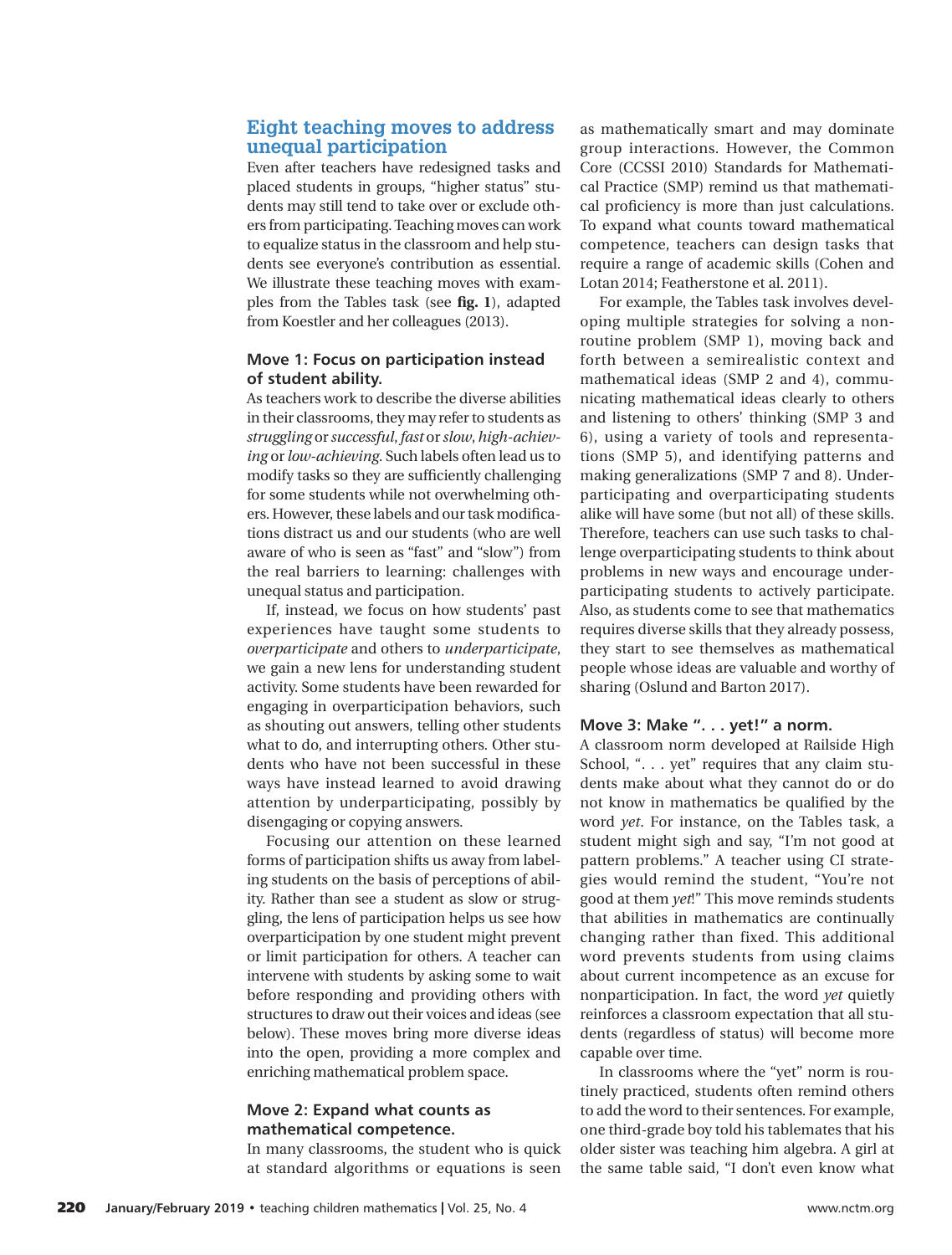algebra is." A chorus of voices added, "Yet!" In this way, ". . . yet" helps students change the stories they tell themselves about their own capabilities and those of their classmates.

#### **Move 4: Give students responsibility for managing work.**

As teachers, we usually assume that we are responsible for time management, student behavior, available resources, off-task activity, and much more. However, students can and should manage these aspects of learning. In CI, teachers use roles to assign this work to group members (Cohen and Lotan 2014). For example, the Facilitator is responsible for watching time and reminding the group to stay on task. The Resource Manager is responsible for gathering and returning resources (Featherstone et al. 2011).

These roles must be carefully designed so responsibilities are spread equally. If one role has too much responsibility or authority, overparticipators will take up that role and end up running the group. Also, the responsibilities of a role are for making sure that *work gets done*, but not for *doing the work*. For example, the Recorder/Reporter might be responsible for ensuring that the group's ideas get recorded. However, this student does not need to do the recording. Instead, she can ask others to help. This focus on getting the work done (rather than doing the work) means that any student can be successful in any role and teachers do not need to carefully assign roles.

Also, the responsibilities for each role must require students to engage in the mathematics of the task in some way. For example, the resource manager's responsibilities must include more than collecting and putting away materials; this person may also be responsible for collecting the group's questions and relaying them to the teacher.

Roles give students responsibility for managing their learning, invest them in making important decisions about their education, and help them feel involved in their group. Roles have an important impact on students who hesitate to participate, giving them authority to manage particular aspects of the group and to engage in the lesson. Roles also free up teachers to focus on students' mathematical learning and progress.

#### **Move 5: Observe unobtrusively.**

After assigning roles, a teacher may be tempted to use her newfound time and energy for addiTeaching moves can work to equalize status in the classroom and help students see everyone's contribution as essential. This Tables task has been adapted from Koestler et al. (2013).

#### **The Tables Task Card**

**Materials:** Square tiles Graph paper Paper

Pencils or markers

#### **Directions:**

**FIGURE 1**

**FIGUR** 

Ē.

Look at the pictures below. There are 4 people sitting at just one square table, 6 people sitting at two square tables, and 12 people sitting at five square tables. We always push the square tables together to make one long row.



Everyone in your group must record and be able to explain **two different strategies** for solving these problems.

tional instruction. However, we urge teachers to listen to groups unobtrusively and to intervene only if the group is on the verge of calamity. When we work with groups, we stand just close enough to groups so we can hear and see their activity, but not so close that they turn to us for help. This "no hovering" injunction (Cohen and Lotan 2014) allows students to focus on their work and to make sense of how to use one another as resources, rather than turning to teachers to solve their problems or approve their answers. The teacher can then spend energy observing students' mathematical learning and noting areas of struggle, status problems, interesting mathematical explorations, participation patterns, and student ideas.

#### **Move 6: Highlight student strengths.**

Once teachers have noticed students' mathematical strengths, they can use this information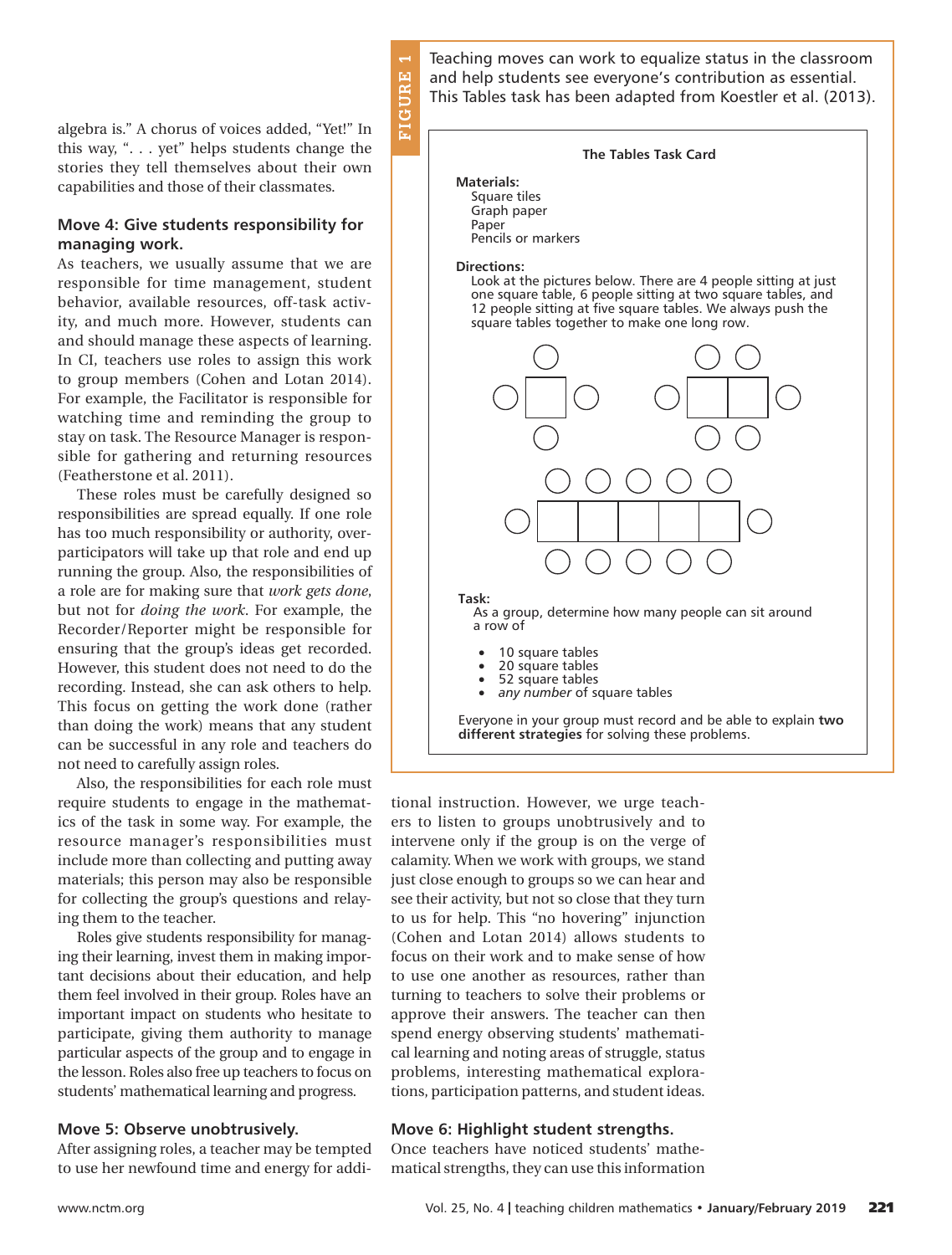**"…yet"**

## **helps students change the stories they tell themselves about their own capabilities and those of their classmates.**

to raise student status. We do this through a move Cohen and Lotan (2014) called "assigning competence," but which we call *highlighting strengths*. When making this move, the teacher *publicly* acknowledges a *specific academic* contribution made by a student whose academic ideas are not usually noticed by other students.

For example, imagine Andrea, a student whose voice is rarely heard by her classmates. As her group puzzles out the Tables task, Andrea draws a row of ten squares and writes  $10 + 10 + 2 = 22$ . Because Andrea has low status in her group, her peers may not pay attention to her ideas, but the teacher can intervene. She might stand across the table from Andrea so her talk carries across the group and say, "I think Andrea has an idea that might help you. Andrea, can you explain what you wrote on your paper?"

By publicly highlighting a specific academic contribution, a teacher can help Andrea and her peers see Andrea as mathematically competent and essential to the group's success, which raises Andrea's academic status in that moment. Repeated use of this move over time works to convince students that everyone has important mathematical ideas to contribute to their group. We have found that this relatively simple move can result in dramatic changes in student participation.

#### **Move 7: Take only group questions.**

In this move, developed at Railside High School, the teacher answers only questions that the group has already discussed and cannot answer on their own. For instance, on the Tables task, one student might call the teacher over to ask how to arrange the square tiles (some students create two rows instead of one long row). When the teacher arrives at the group, he talks with any student *other than the student calling him over*, asking, "What is your group's question?" By querying a student who is not raising his or her hand, the teacher can determine whether the question has been discussed by the group. If this other student does not know the question, the teacher responds, "It sounds like you need to talk as a group first. If you still have a question after that, call me back." At this point, the teacher leaves the group, sending the message that he is available only when the group is truly stuck. As a result, students realize they can rely on the group, rather than on the teacher, to meet their needs.

#### **Move 8: Establish a norm that "no one is finished until everyone understands."**

As students arrive at a solution, they should verify that each group member understands and can explain the solution. In doing so, students "construct viable arguments and critique the reasoning of others" (CCSSI 2010, SMP 3, pp. 6–7). The teacher can reinforce this norm by asking several students in the group about their mathematical understandings. When a group finishes, the teacher approaches and chooses one student to explain and justify one part of the group's strategy. Hearing from students who have a history of underparticipation is important, so we suggest that teachers start by asking questions of these students. We find we sometimes have to insist that students who are overparticipating allow other students to respond. We might have to say, "Pat, I asked Terry to respond, and I would like to hear from him."

On the Tables task, a teacher might ask, "Where did this number come from?" "Can you show me with a picture or the tiles?" or "Can you write a number sentence that matches your strategy?" As the teacher becomes satisfied with one student's understanding, he or she can interrupt the student and ask another student to continue the explanation. If a student struggles to explain an idea, the teacher can leave the group, giving the student a few minutes to discuss ideas with group members before calling the teacher back to finish the explanation. Eventually, students will start asking one another these questions and will practice their explanations before the teacher visits their group. Additionally, conversations about understanding sometimes trigger additional mathematical talk as students realize they have more to learn.

#### **Getting started**

Thinking about students in terms of participation instead of "high" or "low" achievers is